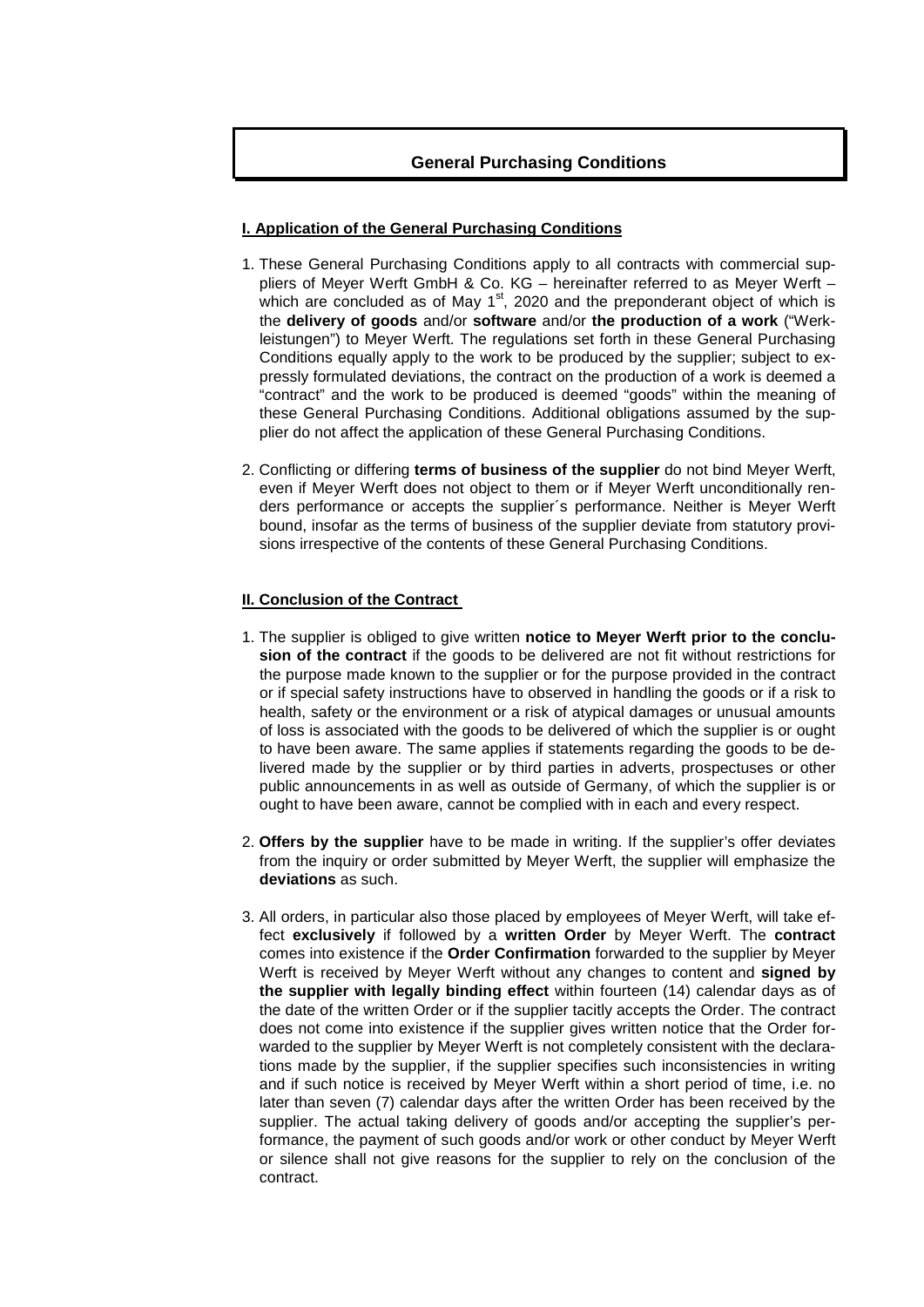- 4. The written Order by Meyer Werft sets out all the **terms of the contract** even if it deviates from the declarations made by the supplier in any other way, especially with reference to the exclusive application of these General Purchasing Conditions. Illustrations and drawings accompanying the contract as well as details of amounts, size and weight are binding.
- 5. Any restriction of Meyer Werft's legal rights or of the rights granted by these General Purchasing Conditions, namely any limitation to or exclusion of statutory remedies, guarantees, warranties or assurances by the supplier concerning the goods and/or work to be produced or the performance of the contract as well as the kind and extent of tests to be conducted by Meyer Werft require Meyer Werft's express and **written confirmation** in any case.
- 6. Order confirmations by the supplier are of **no effect** without any objection by Meyer Werft being necessary. In particular, neither the actual taking delivery of the goods and/or accepting of work, the payment of such goods and/or work or any other conduct by Meyer Werft nor silence shall give rise to any belief by the supplier in the relevance of its order confirmation.
- 7. Meyer Werft's **employees** or agents are not authorized to dispense with the requirement of the timely receipt of the Order Confirmation signed by the supplier with legally binding effect by Meyer Werft or to make promises which differ from its content.
- 8. Against reimbursement of the supplier's proven and reasonable expenses caused thereby, Meyer Werft is entitled to **change** the requirements for the goods to be delivered and/or work to be produced or to **cancel** part of the already concluded contract. In case of a partial cancellation, the supplier shall furthermore be reimbursed for the part of its profit, which is proven to be lost due to such cancellation. For work to be produced, § 649 German Civil Code applies.
- 9. **Amendments** to the concluded contract may be made by an Order by Meyer Werft modifying the contract and the corresponding [Acknowledgement of the Order by the supplier according to Clause II.-3. Any other amendment to the concluded contract always requires written confirmation by Meyer Werft.

# **III. Obligations of the Supplier**

- 1. The supplier shall fulfil all duties imposed by the contract and these General Purchasing Conditions as well as ancillary all duties imposed on him pursuant to the ICC rules on the application of the Clause **DAP Incoterms® 2010** and statutory provisions in due time, in particular the supplier shall **deliver the goods** and/or **produce the work** as referred to in the written Order by Meyer Werft. Guarantees, warranties and assurances given by the supplier shall be honoured, without these having to be confirmed in writing. Furthermore, the supplier shall ensure that the applicable regulations on minimum wage and social welfare provisions, the "Code of Conduct for Suppliers of Meyer Group" (https://www.meyerwerft.de/en/content/06\_suppliers/06\_04\_papenburg\_model/code \_of\_conduct\_01.2020.pdf) and, when working on Meyer Werft's premises or on vessels under construction there, the requirements of the brochure "Safety at work at Meyer Werft" and the accident prevention rules ("Unfallverhütungsregeln"), as applicable, are being adhered to while conducting business.
- 2. In any case, the supplier is not allowed to entrust **sub-suppliers** with the performance of its obligations owed to Meyer Werft without express prior written consent by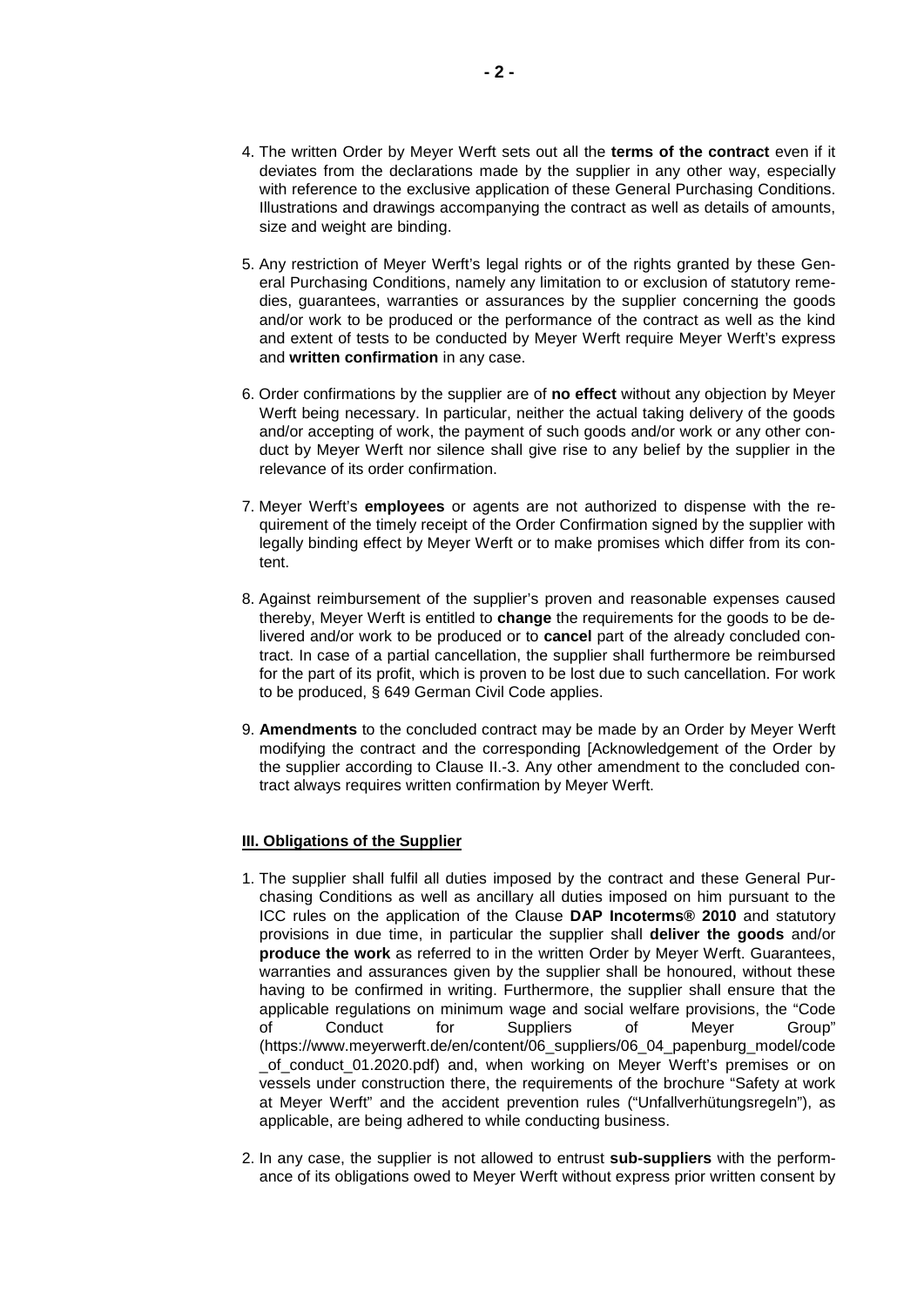Meyer Werft if such sub-contracting may result in legal consequences for the contractual relationship with Meyer Werft according to the applicable law.

- 3. Irrespective of other information duties, the supplier shall **inform** Meyer Werft in writing and a reasonable time in advance of the forthcoming delivery and is obliged to **examine** the goods as close in time as possible prior to their handing-over to Meyer Werft to the same extent as Meyer Werft is obliged to examine incoming goods after taking delivery. Furthermore, the supplier shall record the result of such examination in writing and send it to Meyer Werft upon request. In any event and irrespective of any obligation of examination on taking delivery incumbent upon Meyer Werft, the supplier is obliged to examine the goods in respect of the supplier's compliance with the quantity owed, the type and packaging of the supplied goods and their freedom from relatively easily detectable defects in quality and of title.
- 4. Up to the taking over by Meyer Werft, the **transport** and custody of the goods and/or work is the sole responsibility of the supplier; in particular, the supplier is responsible vis-à-vis Meyer Werft for the goods and/or work being packed suitably for transportation, being loaded in a safe manner and being transported by suitable means of transport. The goods must be packed in such manner that they may be unloaded and/or moved by forklift. Insofar, as goods are intended for delivery to or for being made available aboard a ship, fire retardant respectively non-inflammable packing material must be used. Unless agreed to the contrary in writing, the goods have to be packed in a manner allowing for safe storage outside. Without prejudice to its sole responsibility for transport, the supplier is additionally obliged to observe all **dispatch requirements** set out in the written Order Meyer Werft. The agreement of other delivery clauses merely involves a variation of the provisions as to transportation and transportation costs and does not modify the provisions laid down in this paragraph.
- 5. The supplier is responsible vis-à-vis Meyer Werft that the goods and/or work comply with all requirements that have to be met when **making the goods and/or work available** on the market in Germany. Irrespective of statutory information duties, the supplier shall inform Meyer Werft in writing and a reasonable time in advance of any features of the goods and/or work, which may have a significant effect on its marketing. The agreement of other delivery clauses merely involve a variation of the provisions as to transportation and transportation costs and does not modify the provisions laid down in this paragraph.
- 6. The supplier is obliged to fulfil the obligations imposed on him timely and in particular hand over the goods and/or work to Meyer Werft by unloading them at the **place of delivery** indicated in Meyer Werft's Order or – if a place of delivery is not indicated – at the premises in Papenburg/Germany. Only employees of Meyer Werft working in the receiving department and the warehouse are entitled to receive the goods.
- 7. Subject to promises providing for more, the supplier is obliged to hand over to Meyer Werft newly produced, state-of-the-art goods and/or work of the agreed kind and quantity, which are of the **quality** and in the **packaging** and which comply with the **labelling** and marking requirements, which comply with the provisions and standards applicable to making the goods and/or work available on the market in Germany, especially in regard to product safety, prevention of accidents, industrial safety regulations and health protection, non-application of banned substances, the adherence to limiting values etc. and which fulfil the latest DIN and VDE regulations. Particularly, the supplier shall ensure that the goods and/or work are not subject to deviations which might adversely affect their normal use or their economic value in Germany or the purpose made known to the supplier. Furthermore, the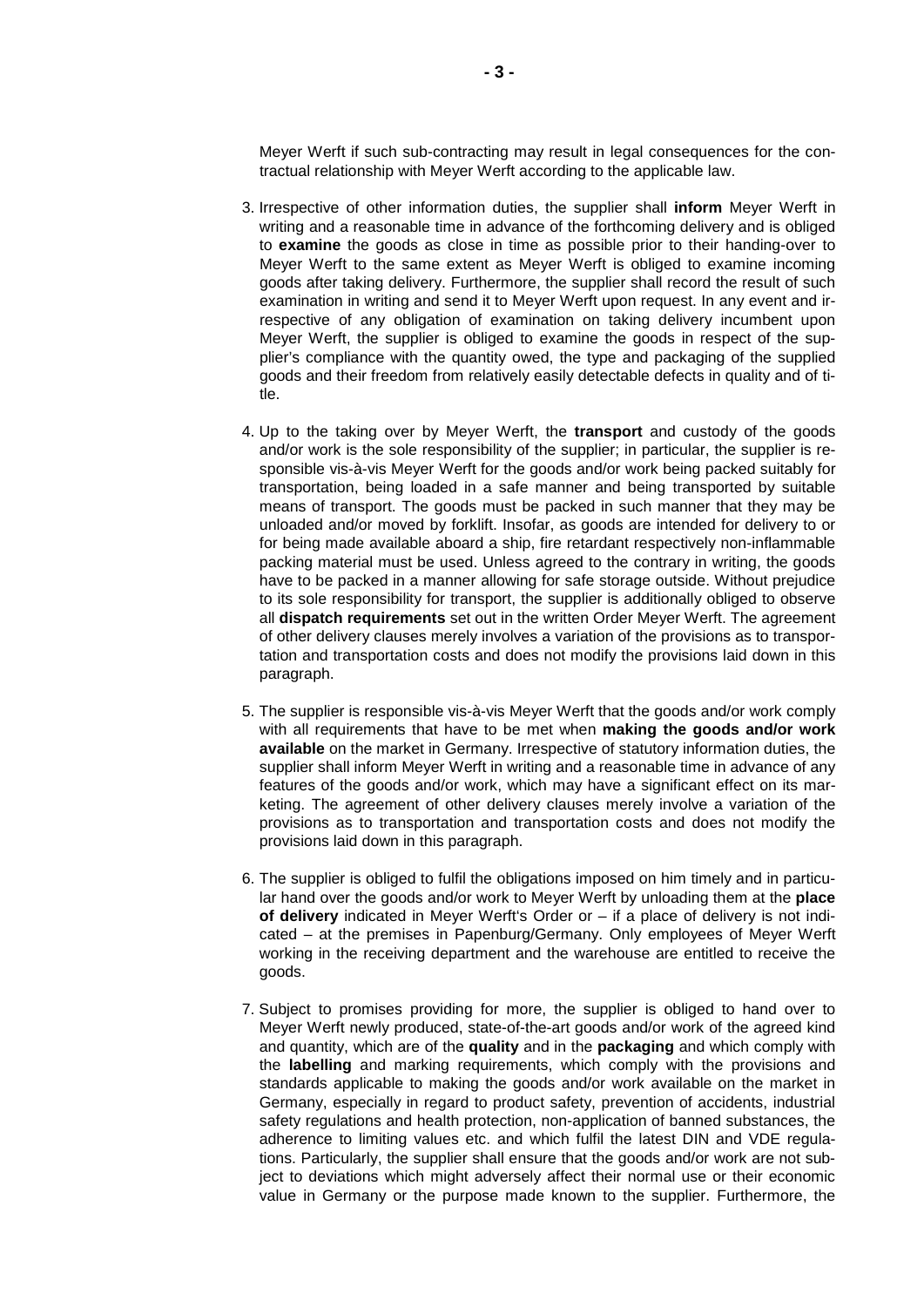supplier shall hand over all required manuals, instructions and technical documentation as well as material on the goods and/or work to Meyer Werft in German respectively, for goods or work intended for a vessel, in English. If the goods and/or work require **further specification**, the supplier shall invite Meyer Werft to exercise its right to determination in writing and a reasonable time in advance. The supplier is not entitled to make **part deliveries** or to invoice them separately.

- 8. The supplier guarantees that the goods and/or work are free from **rights or claims of third parties** at the time of delivery, in particular those based on title, industrial property or any other intellectual property, which might hinder the unrestricted usability of the goods and/or work by Meyer Werft in Germany or abroad.
- 9. The supplier is obliged to hand over to Meyer Werft in Papenburg/Germany any **supplier's declarations** as well as **certificates of origin, customs certificates** and **certificates of conformity** desired by Meyer Werft for the goods. The supplier shall inform Meyer Werft on his own accord of any import and/or export restrictions by third states on the delivered goods and/or work of which he has knowledge. The agreement of other clauses of the Incoterms or other transport clauses merely involve a variation of the provisions as to transportation and transportation costs and does not modify the provisions laid down in this paragraph.
- 10. Any delivery shall be accompanied by a **delivery note** clearly stating the order number of the Order by Meyer Werft. **Invoices**, delivery notes and transportation documents shall correspond with the details stated in the Order by Meyer Werft, comply with all legal requirements and shall be forwarded to Meyer Werft separately by post and additionally by electronic means. Invoices shall clearly state the order number and the date of the Order by Meyer Werft as well as the supplier's tax number and the name of Meyer Werft's employee in charge of the respective transaction. Partial deliveries or final instalment deliveries agreed upon shall be identified as such in the delivery note and in the invoice.
- 11. **Strict compliance with agreed dates or periods** shall be a fundamental obligation of the supplier. Meyer Werft is entitled to select the date of delivery within an agreed period. The supplier can only rely on technical questions not having been clarified by Meyer Werft in due time after he has requested Meyer Werft to do so in writing and a reasonable time in advance. Without prejudice to any other claim, which Meyer Werft may have against the supplier, any delay in delivery shall be communicated to Meyer Werft in writing immediately after discovery thereof stating the new delivery date; the new delivery date is a fixed date ("Fixtermin") according to § 376 German Commercial Code. In case deliveries do not take place in due time, Meyer Werft's claims to performance remain without any special notice becoming necessary. The supplier is only entitled to perform his obligations outside the agreed dates and periods insofar as Meyer Werft has agreed thereto in writing in each individual case.
- 12. Agreed **penalties** (contractual penalties and/or liquidated damages) shall be paid in addition to the agreed performance, shall not exclude the claim for further damages and may be claimed by Meyer Werft regardless of whether it accepts the delivery without reservation or not.
- 13. Statutory rights of the supplier to **withhold** or to **suspend performance** imposed on him and to raise **defences** or **counterclaims** are excluded, except when the corresponding counterclaim of the supplier against Meyer Werft is due and undisputed or has been finally adjudicated upon or when despite written warning, Meyer Werft has committed a fundamental breach of its obligations, which are due and arise out of the same contractual relationship, and has not offered any adequate security.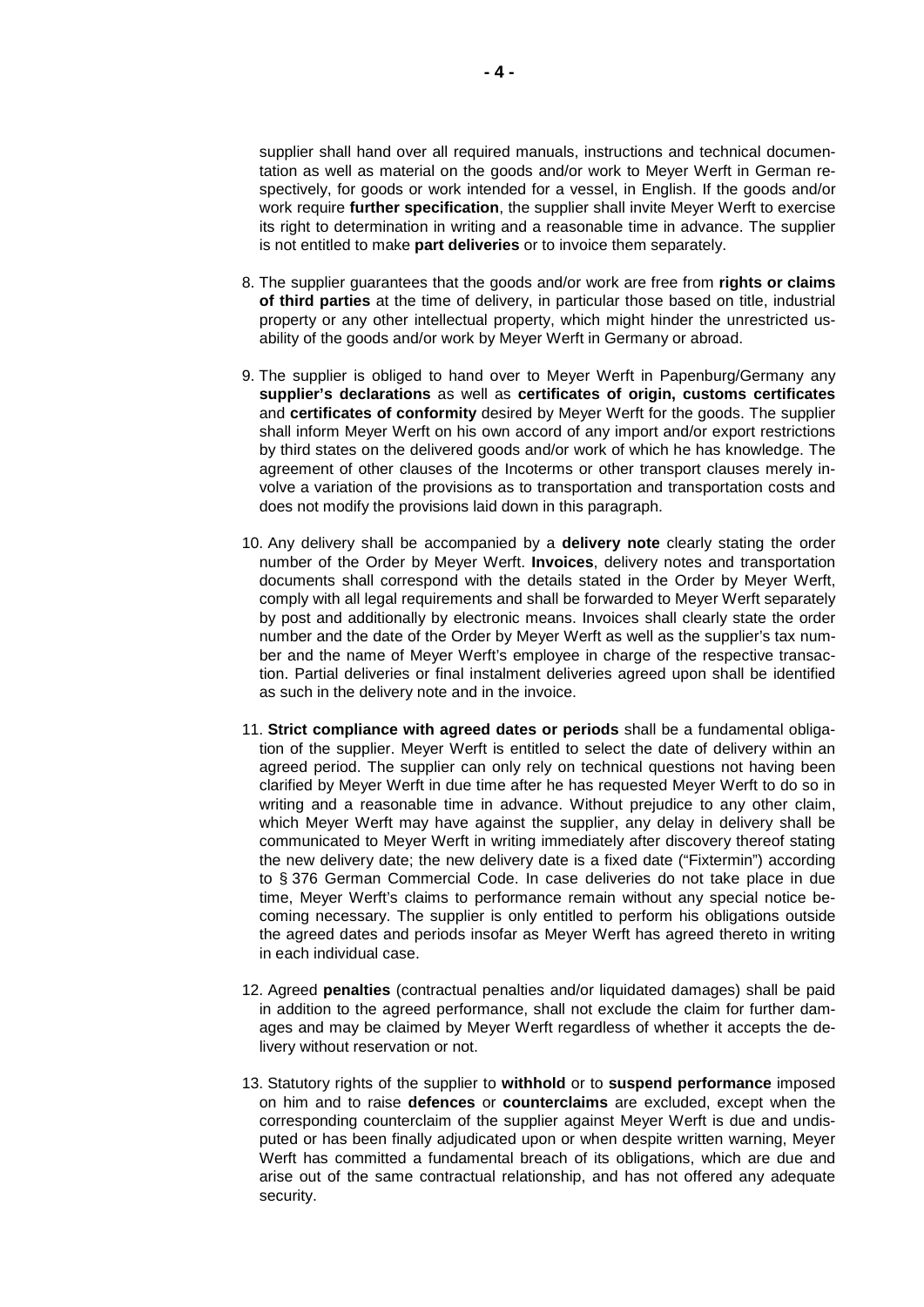- 14. The supplier is obliged to exclusively use environmental-friendly packaging material and to collect packaging material and delivered goods and/or work, as far as these are subject to particular **legal provisions on waste disposal** and for which disposal is necessary and not ensured otherwise, at his own cost from the place of delivery indicated in the written Order by Meyer Werft and – if a place of delivery is not indicated – at the premises in Papenburg/Germany or having it collected by third parties. Irrespective of any statutory provisions, the supplier shall at his own cost take care of or in any other way ensure renewed utilization, material recycling or otherwise prescribed waste-disposal of the goods delivered and/or work produced and of the packaging material and at Meyer Werft's request provide relevant evidence thereof.
- 15. The supplier is obliged to comply with the statutory obligations according to the Act on the Posting of Workers ("Arbeitnehmerentsendegesetz") as well as the Act on Minimum Wage ("Mindestlohngesetz") to the full extent and to ensure that the subcontractors engaged by the supplier in order to fulfil his contractual obligations towards Meyer Werft do the same. In any event, the supplier will indemnify Meyer Werft against all claims which may be raised against Meyer Werft due to a violation of the provisions of the Act on the Posting of Workers ("Arbeitnehmerentsendegesetz") or the Act on Minimum Wage ("Mindestlohngesetz") by the supplier itself or a subcontractor of the supplier. Vis-à-vis Meyer Werft, the supplier accepts all obligations which fall on Meyer Werft and the supplier as co-guarantors ("Mitbürgen") in accordance with section 14 of the Act on the Posting of Workers ("Arbeitnehmerentsendegesetz") alone and to the full extent. The same applies in case the supplier engages temporary employment agencies pursuant to the Temporary Employment Act ("Arbeitnehmerüberlassungsgesetz"). Vis-à-vis Meyer Werft, the supplier accepts all obligations which fall on Meyer Werft and the supplier as co-guarantors ("Mitbürgen") pursuant to section 28e Social Code Book IV ("SGB IV") alone and to the full extent.
- 16. Meyer Werft and their final customer have the right to inspect the goods and all materials intended for their production at the place of manufacturing respectively at the place of storage after due notice during ordinary working hours and without undue interference with the workflow of the supplier. The supplier must ensure that representatives of Meyer Werft respectively their final customer are granted reasonable access to the place of manufacturing respectively the place of storage. The supplier is entitled to limit access in respect of a reasonable protection of business secrets and personal data.

#### **IV. Obligations of Meyer Werft**

- 1. Meyer Werft is obliged to **pay the agreed purchase price.** Subject to subsequent invoice checking, the payment is made at Meyer Werft's option via transfer to a bank, with which the supplier maintains accounts.
- 2. The claim to payment of the price **comes into being** after the goods and the documents have been handed over to Meyer Werft completely and according to the contract and after the supplier's work have been accepted completely. Without prejudice to the compliance with more far-reaching legal requirements, the payment is due within thirty (30) days net. The payment period does not start before Meyer Werft has received an invoice in **due** form.
- 3. The price **covers** all of the supplier's performances including any accessory expenses, in particular taxes and charges as well as banking fees incurred. An in-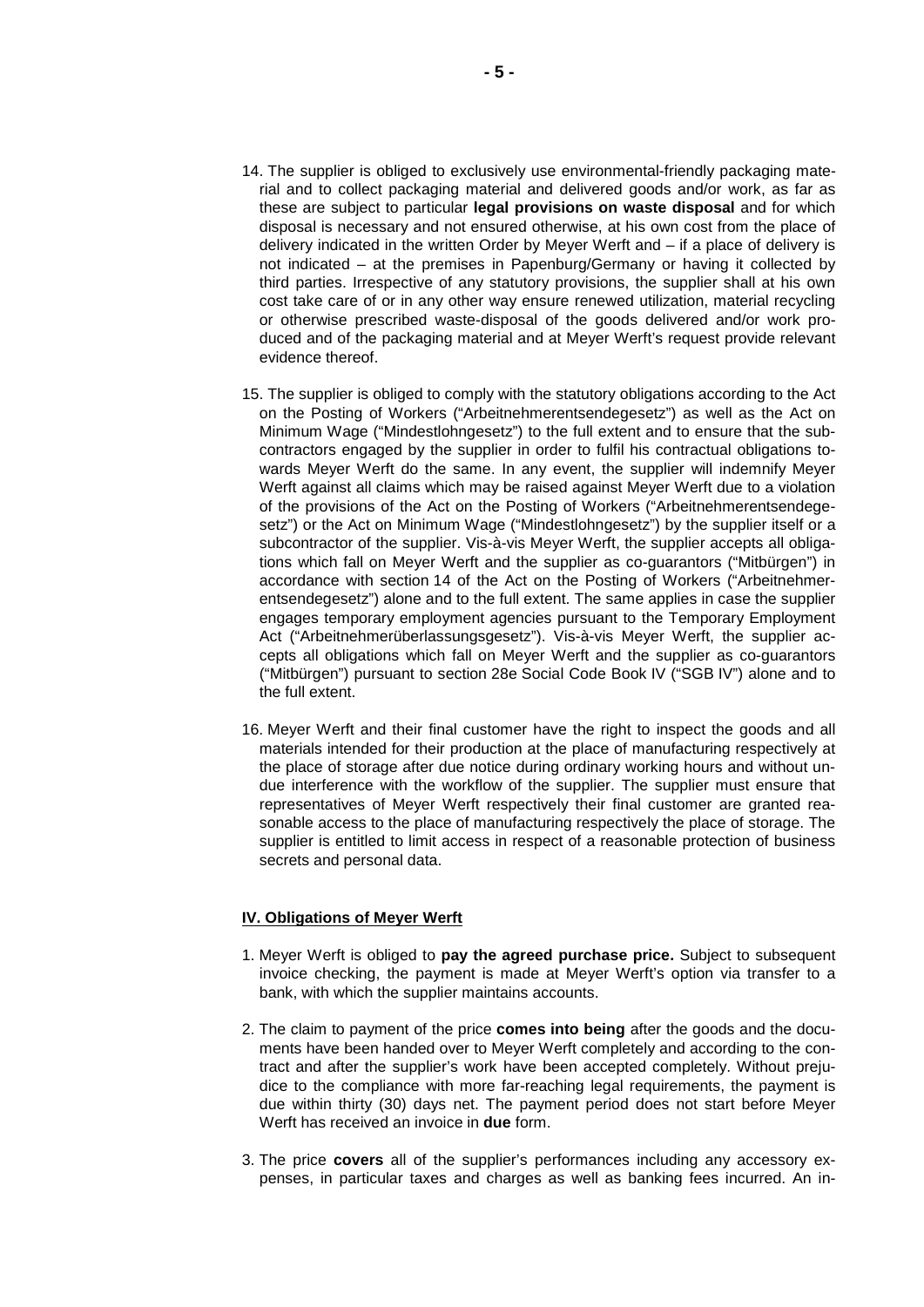crease of the price agreed upon at the conclusion of the contract – irrespective of the legal ground – is excluded.

- 4. Third parties not involved in the conclusion of the contract are not entitled to request payment. The supplier's **entitlement to receive payment** remains even if the supplier assigns claims arising out of the contract to third Parties.
- 5. Statutory rights of Meyer Werft to reduce the price or to exercise a **set-off** against the price or to **withhold the performance** of its obligations and/or to raise **defences** or **counterclaims** are not restricted by the provisions laid down in these General Purchasing Conditions and Meyer Werft shall be entitled to these rights irrespective of any further statutory remedies even if cash-payment terms are agreed. Without any previous notice to the supplier being necessary, Meyer Werft is entitled to suspend the performance owed by Meyer Werft as long as there is a concern in Meyer Werft's view that the supplier will not wholly or partly perform in accordance with the contract its duties arising under the particular contract or any contract made with Meyer Werft which has not been completely fulfilled. Meyer Werft is also entitled to exercise a set-off against the price or to withhold the performance of its obligations or to raise defences or counterclaims when the claim against the supplier has been acquired by Meyer Werft by assignment or when Meyer Werft is entitled to request payment for any other reason or when the claim against the supplier exists but has not yet fallen due or is in another currency or is subject to the exclusive jurisdiction of a court or an arbitral tribunal different to the one having jurisdiction for the claim of the supplier.
- 6. Meyer Werft **is not obliged to performance** not laid down in the written Order by Meyer Werft or in these General Purchasing Conditions.
- 7. The **taking over** of the goods and/or work by Meyer Werft is **subject to the condition** that the goods and/or work are free of defects in every respect according to the terms of the contract, these General Purchasing Conditions and the applicable statutory provisions.

#### **V. Material Defects and Legal Defects**

1. Further to legally defined material defects ("Sachmängel"), any deviation from the agreed amount, quality or suitability for a certain purpose or any deviation from declarations made in adverts or made towards Meyer Werft by the supplier or any deviation from statutory provisions, in particular any statutory provisions in product law, as well as any deviation from the description or labelling by the supplier constitutes a **material defect** according to § 434 German Civil Code and/or § 633 German Civil Code unless a differing term is set out in the written Order by Meyer Werft or the supplier proves that Meyer Werft was well aware of the respective material defect at the conclusion of the contract and agreed to accept the defective goods and/or work. Likewise a material defect according to § 434 German Civil Code and/or § 633 German Civil Code is constituted when claims in favour of a third party based on product liability law occur due to the goods. Meyer Werft's clearance of samples or specimens, Meyer Werft's participation in Factory Acceptance Tests (FAT) or Harbour Acceptance Tests (HAT) or other visits, inspections or tests as well as Meyer Werft's approval of drawings, calculations or other, in particular technical documents of the supplier does not imply that Meyer Werft has knowledge of the defect of the goods and/or work and does not discharge the supplier of his liability for the conformity of the goods and/or work. The existence of **legal defects** is judged in consideration of the provisions set forth in section III.-8., and otherwise according to § 435 German Civil Code and/or § 633 para. 3 German Civil Code; the time of delivery is decisive.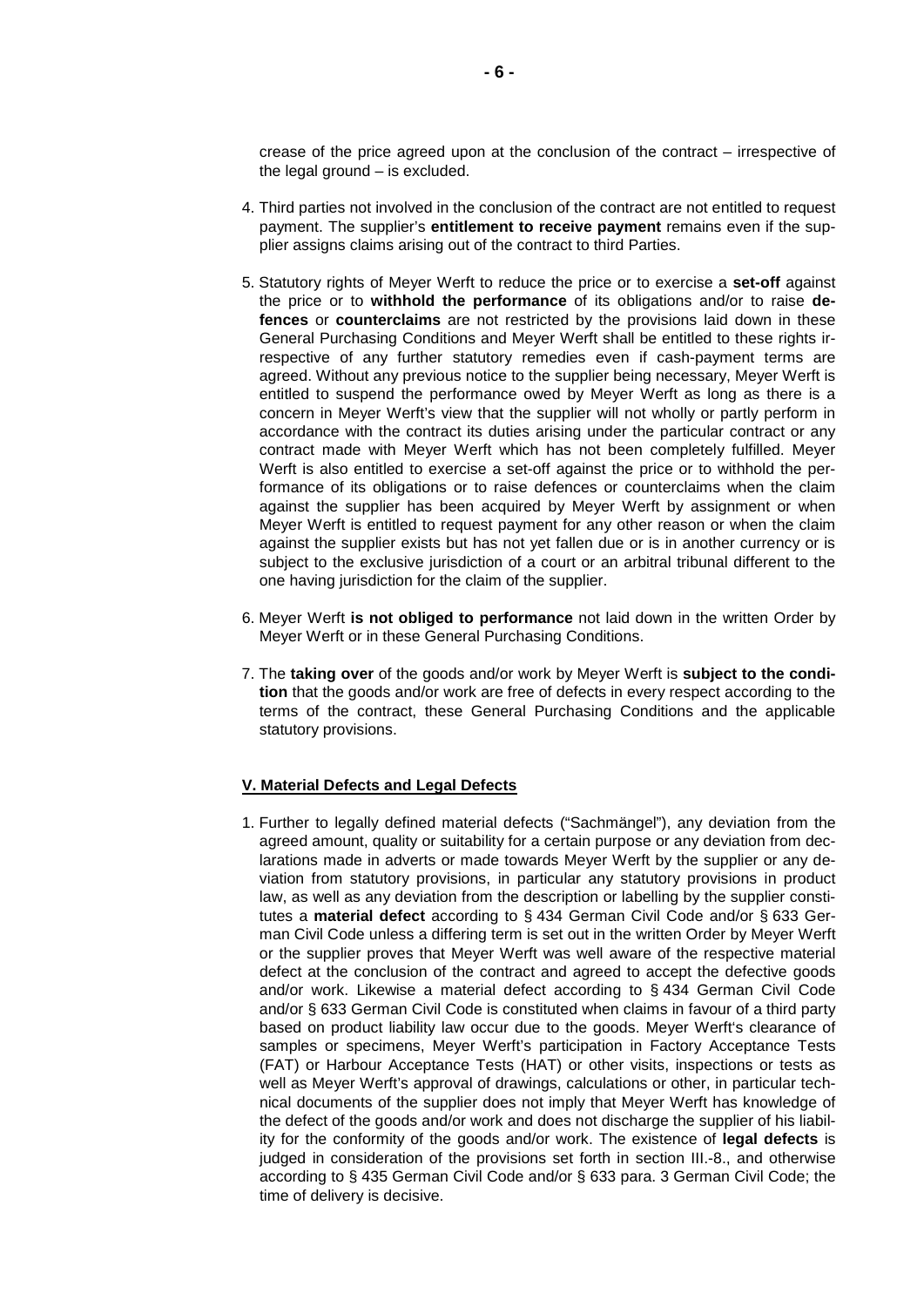- 2. The confirmation to Meyer Werft by the supplier as to the quality or suitability of the goods and/or work constitutes an unconditional and unrestricted **guarantee** of the supplier within the meaning of the law unless the supplier has declared in writing vis-à-vis Meyer Werft that he cannot give such a guarantee. The same applies to all references made by the supplier to generally accepted standards or quality marks or to similar declarations by the supplier indicating that the goods and/or work have certain qualities and/or are suitable for a certain purpose. In case of subsequent transactions involving the same goods and/or work, the confirmations, references or other declarations by the supplier continue to apply without any particular reference being necessary.
- 3. With the exception of very obvious material defects, the **duty to examine** the goods only arises when the goods are processed or used by Meyer Werft, however at the latest three (3) months after the goods have been handed over to Meyer Werft. The duty to examine exists only in respect of typical deviations of a factual kind in type, quantity, quality and packaging of the goods delivered and is sufficiently fulfilled by applying Meyer Werft's usual methods of examination and limiting the examination to spot checks undertaken by Meyer Werft. In case of delivery in instalments or partial deliveries, the examination of individual deliveries is sufficient. The consulting of external experts is not required. Meyer Werft is not obliged vis-à-vis the supplier to examine the goods in respect to compliance with legal regulations or legal defects. If the supplier delivers late, the duty to examine becomes invalid insofar as a reasonable time for examination is no longer available in consequence of the late delivery. If the supplier remedies a notified material defect, the duty to examine is suspended until Meyer Werft has received a written notice by the supplier stating that the remedial measure has been completed. Except for very obvious nonconformities, the duty to examine is not applicable in case the goods are to be resold without any alterations. Neither is the duty to examine applicable to work to be produced by the supplier, to which pursuant to § 651 German Civil Code the sale of goods law does not apply.
- 4. Meyer Werft shall give notice of very obvious material defects within five (5) working days after the handing-over of the goods to Meyer Werft and of material defects discovered pursuant to the examination within ten (10) working days after the completion of the examination. **Notice** of material defects not discovered during the examination **shall be given** within fifteen (15) working days after the material defect and the supplier's responsibility for such defect are finally determined and at the latest until the expiration of the limitation period. There is no obligation of Meyer Werft to give notice, if the supplier knew or could not have been unaware of the material defect. Apart from that, notice shall be given to the supplier or its agents. The notice shall describe the material defect in general terms; more detailed information on the type of material defect or the extent of the goods affected is not required. If required, the supplier is obliged to ask Meyer Werft in writing for further details of the type of the material defect or the extent of the goods affected. Notice of legal defects or defects in the work to be produced by the supplier, to which pursuant to § 651 German Civil Code the sale of goods law does not apply, may be given without adhering to any time limit.
- 5. Without prejudice to further contractual or statutory rights, namely according to §§ 478, 479 German Civil Code, in accordance with these General Purchasing Conditions, Meyer Werft is entitled to rely on the remedies provided in section V.-6. if the goods and/or work are defective pursuant to these General Purchasing Conditions **at the time** the notice period stipulated in section V.-4. commences, unless the supplier sets forth that the defect was caused after the taking over of the goods and/or work by Meyer Werft and is attributable to Meyer Werft's sphere of responsibility. The remedies available to Meyer Werft shall not be restricted when Meyer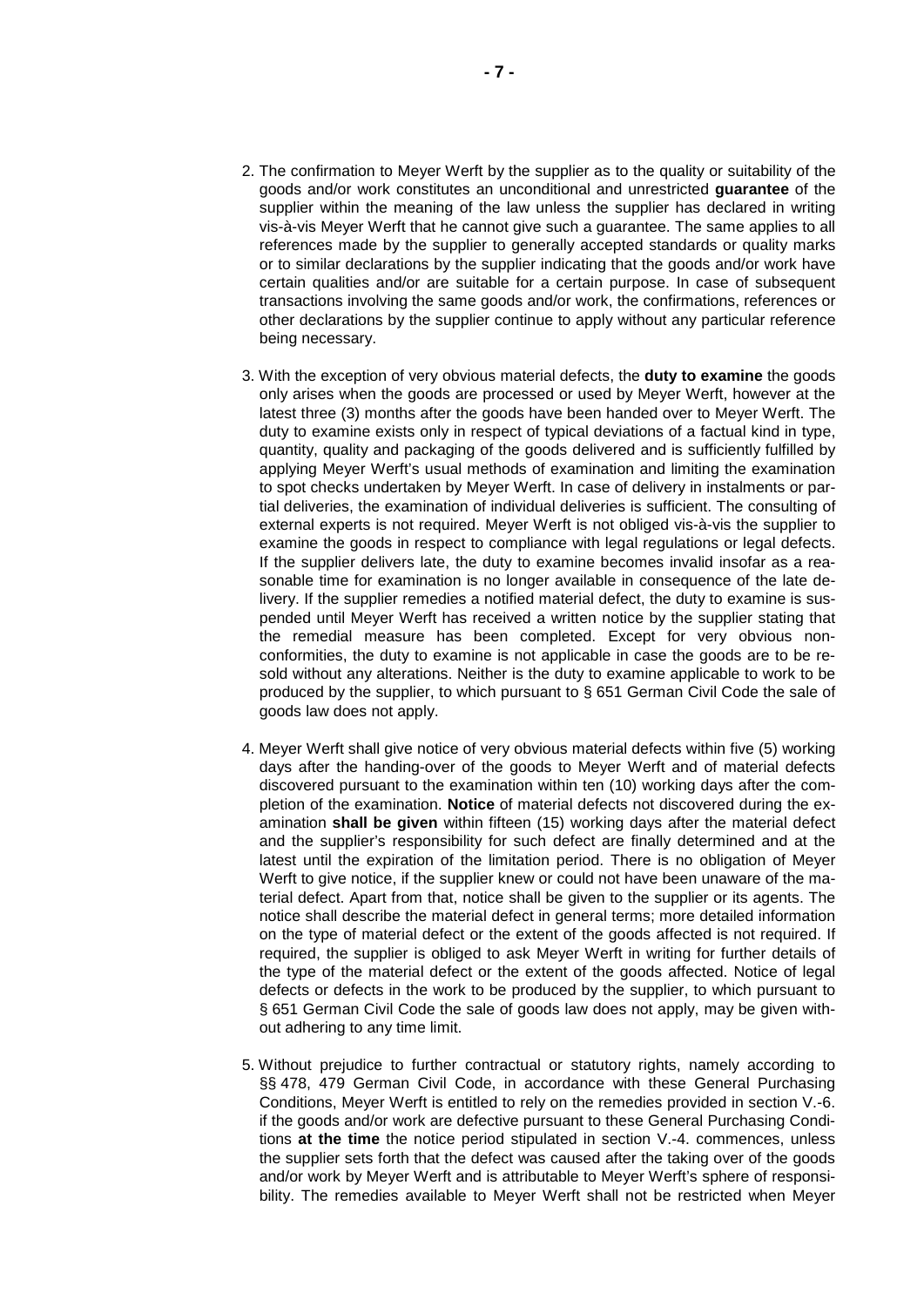Werft takes measures in order to eliminate or reduce material defects and such measures are performed properly.

- 6. In case of defective goods and/or work in accordance with these General Purchasing Conditions, Meyer Werft is entitled to rely without restrictions on the **remedies** provided by law and/or to advance extra-contractual claims against the supplier and in addition, to retain from the purchase price up to the amount of three-times the costs for repair until the complaint has finally been settled. Meyer Werft is neither obliged to require remedy of any failure ("Nacherfüllung") first, nor to grant the supplier the possibility of such remedy but is directly entitled to reduction of the price, avoidance of the contract and/or claims for damages. Excess quantities delivered may be returned totally or partially by Meyer Werft without a notice of nonconformity being necessary. Moreover, the stipulations in VI.-1. on the avoidance of the contract and in VI.-2- on damages also apply to the delivery of defective goods and/or work. The supplier shall collect any goods put at his disposal within ten (10) calendar days from Meyer Werft's premises. The return of goods shall be at the supplier's risk and expense. In case of avoidance of the contract, Meyer Werft shall solely compensate the supplier for the actually remaining benefits after reduction of all expenses caused by the defect; Meyer Werft shall not pay for any benefit which could not be realised. In case of non-obvious defects, without prejudice to any other claims and irrespective of a fault by the supplier, Meyer Werft is entitled to claim reimbursement for any **expenses** incurred by Meyer Werft during the time between the delivery of the goods and/or work and the elimination of the defect including corresponding indirect costs and to claim indemnification of the expenses incurred by Meyer Werft towards its customers or third parties insofar as the expenses are the consequence of any material or legal defects attributable to the supplier according to these General Purchasing Conditions and the underlying obligations were not entered into by Meyer Werft after the defect had been discovered. Furthermore, the supplier shall pay Meyer Werft an administrative fee of EUR 150.00 plus VAT for any justified material or legal defect.
- 7. The **limitation periods** pursuant to § 438 German Civil Code and/or § 634 a German Civil Code begin to run as of the taking over of the goods and/or work by Meyer Werft at the place of delivery indicated in the written Order or  $-$  if a place of delivery is not indicated – at the premises in Papenburg/Germany und after complete performance of all of the supplier's primary obligations; furthermore, the limitation periods shall amount three (3) years or respectively ten (10) years for the violation of third parties' rights, insofar as the law does not provide for longer limitation periods. The limitation period for remedies for goods remedied subsequently or substitute goods commences as of the completion of the remedial measure unless the supplier declares in writing before the remedy of any failure ("Nacherfüllung") that such measures shall be taken without prejudice. In no case shall the limitation period expire before the expiration of six (6) months as of the giving of notice of the defect if the notice was given before the limitation period elapsed.

### **VI. Avoidance and Damages**

1. Complying with the applicable legal requirements, the **supplier** is entitled to declare the contract avoided. Without prejudicing its other legal rights, **Meyer Werft** is entitled to **avoid** the contract in whole or in part if the performance of the contract is or will be legally prohibited, if the supplier objects to the application of these General Purchasing Conditions, if the written Order Confirmation by Meyer Werft is received by the supplier more than fourteen (14) calendar days after its date of issue, if insolvency proceedings are applied for relating to the assets of the supplier, if the supplier without providing a reason justifiable in law does not meet fundamental obligations due towards Meyer Werft or third parties, if Meyer Werft is entitled to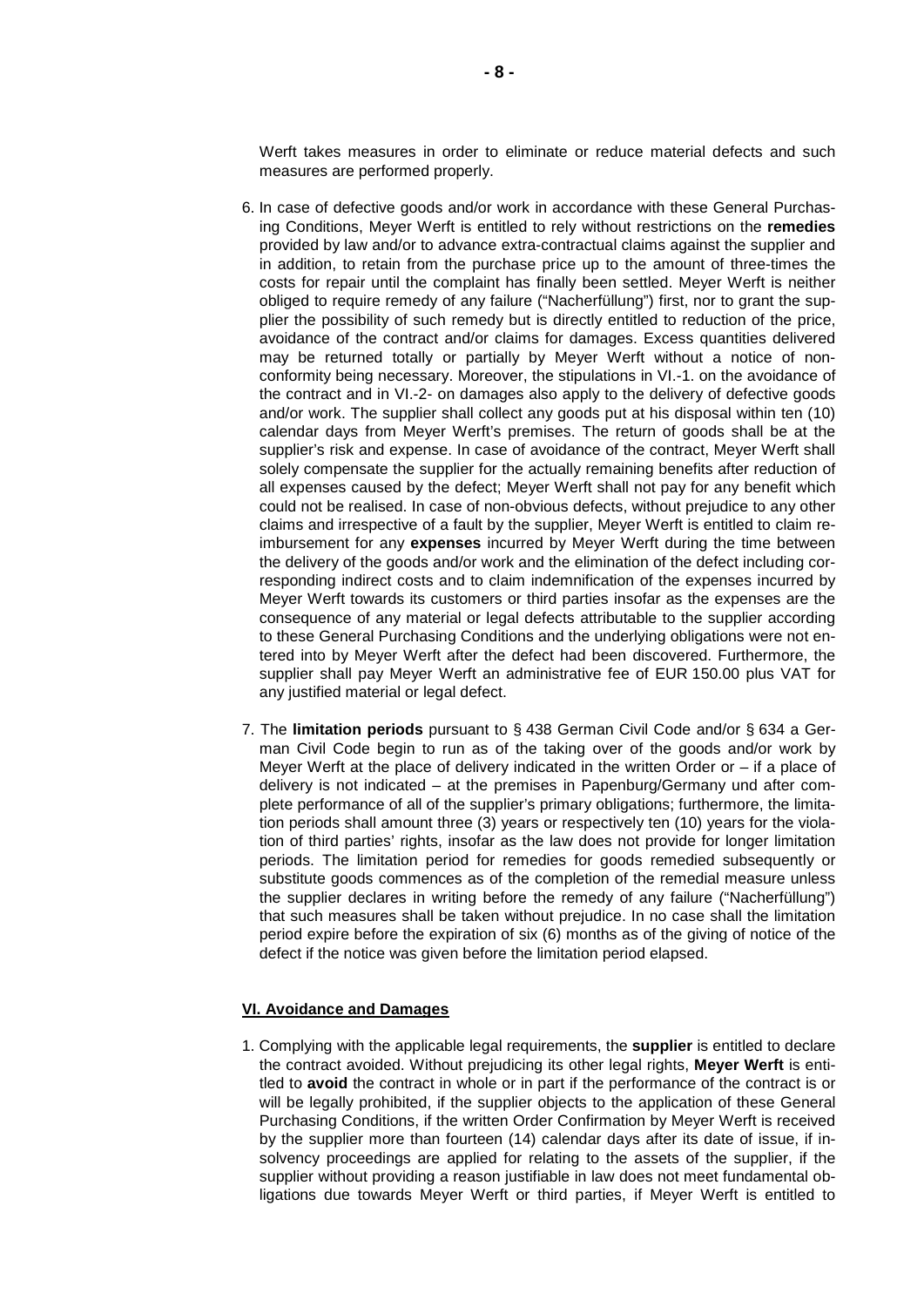remedies according to these General Purchasing Conditions and due to the delivery of defective goods, if the supplier has failed to comply with other obligations and an additional period of time for performance set by Meyer Werft has expired to no avail, or if Meyer Werft cannot be expected to fulfil its obligations by means, which, taking into consideration its own interests and that of the supplier as far as ascertainable and legitimate at the time of the conclusion of the contract, are unreasonable in particular in relation to the agreed counter performance. In case of avoidance of the contract, Meyer Werft shall solely compensate the supplier for the actually remaining benefits after reduction of all expenses caused by the defect; Meyer Werft shall not pay for any benefit which could not be realised.

2. Without prejudicing other claims including claims of an extra-contractual nature, Meyer Werft is entitled to claim **damages from the supplier** for any kind of breach of contract without any restriction pursuant to legal requirements. The taking of delivery of the goods and/or work or the paying of the price without any reservation shall not result in a waiver of the right to damages. Subject to the supplier proving that damage was either not caused or was caused in a significantly smaller amount and without prejudice to Meyer Werft claiming further damages, in each case of **late delivery or non-delivery** by the supplier, Meyer Werft is entitled to claim **liquidated damages** of 0.5 % of the value of the respective delivery for each week of delay commenced up to a maximum of 5 % without any evidence being necessary.

## **VII. Other provisions**

- 1. On delivery, the goods and/or work as well as all related papers and documents become the unrestricted property of Meyer Werft. If Meyer Werft puts material at the supplier's disposal, this does not affect Meyer Werft's property. Any processing, adjunction or mingling is made on behalf of Meyer Werft. If a **reservation of title** in favour of the supplier has been agreed upon, this has only the effect of a simple reservation of title ("einfacher Eigentumsvorbehalt"); regardless of the reservation of title, Meyer Werft is entitled to utilise the goods and/or work and/or to sell them as well as to transfer property in the goods and/or work to third parties even if such utilisation by Meyer Werft has the consequence of destroying the reservation of title.
- 2. Without prejudice to Meyer Werft's more far-reaching claims, the supplier shall indemnify Meyer Werft against all claims of third parties, which may be brought against Meyer Werft based on **product law or product liability law** or similar provisions insofar as the product was delivered by the supplier or the causation of the product defect by materials or parts delivered by the supplier cannot be excluded. In particular, the indemnification also includes compensation for expenses incurred by Meyer Werft and the costs of any precautionary campaign to redress or recall potentially defective goods and is granted by the supplier waiving further conditions or other objections, in particular without requiring compliance with any duty of examination, giving notice, supervision or recall and waiving any defence of limitation. Insofar as the contract with the supplier is not covered by a supplier liability insurance by Meyer Werft and Meyer Werft has informed the supplier about the extent of the cover in writing, the supplier shall maintain irrespective of any additional claims of Meyer Werft a **product liability insurance and a product recall insurance**, each with a cover figure of not less than EUR five million for each event of damage or loss and to prove to Meyer Werft the existence of such insurance at any time upon request.
- 3. Without prejudice to Meyer Werft's more far-reaching claims, the supplier shall furnish the due particulars and technical documentation regarding the goods and/or work in writing to Meyer Werft and give Meyer Werft unlimited security or compensation on first demand and waiving all further conditions or other defences, in par-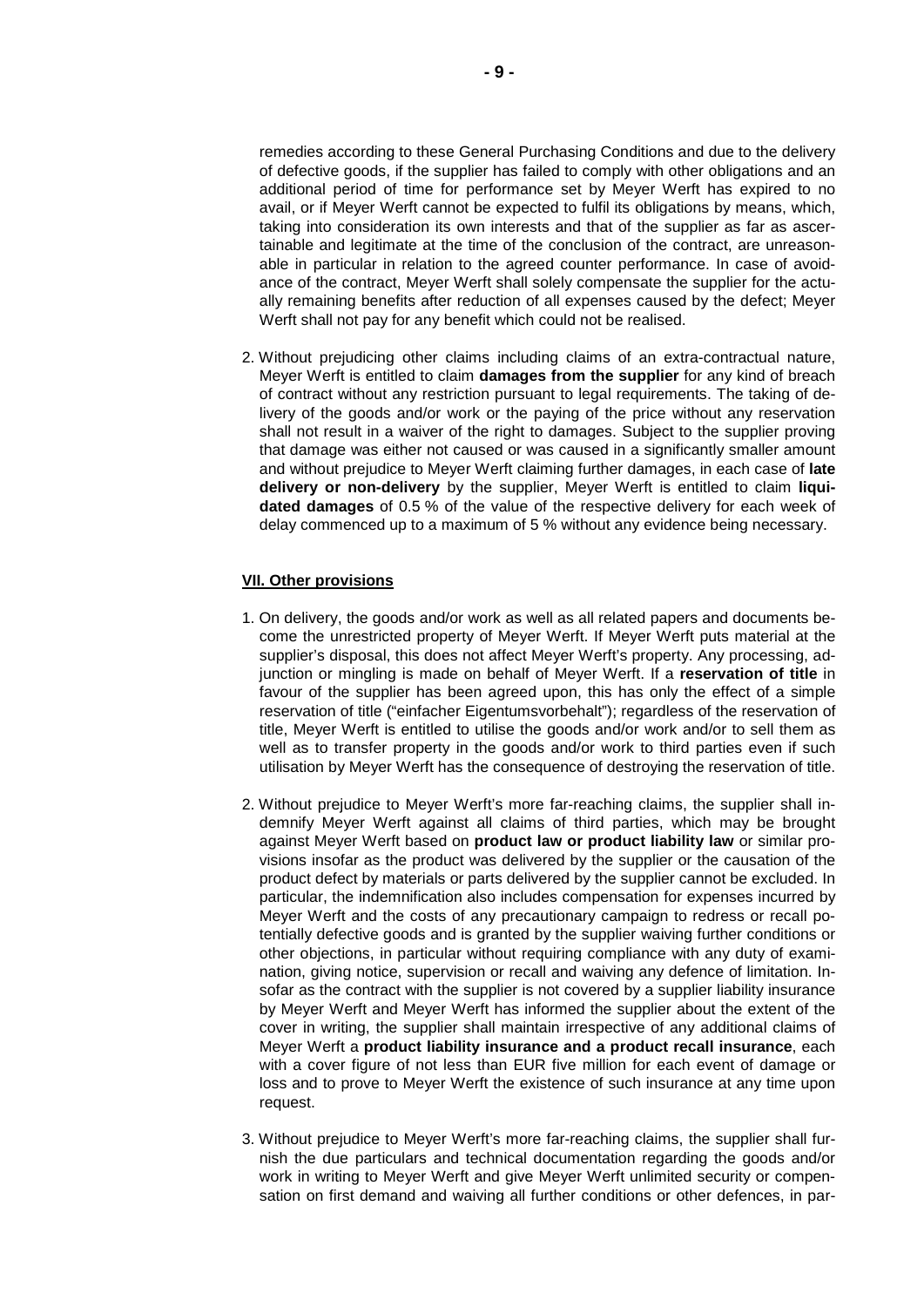ticular waiving the observing of all duties of examination, giving notice, supervision or recall or the prior taking of administrative or legal proceedings as well as waiving the defence of limitation if in consequence of an **administrative order**, Meyer Werft is threatened with detriment or if Meyer Werft is subject to administrative fines or if Meyer Werft suffers of other detriment and the administrative order is based on provisions of product law, the observance of which is within the supplier's sphere of obligation according to the provisions of these General Purchasing Conditions. The same applies if Meyer Werft is obliged on the basis of applicable statutory provisions to recall goods and/or work, which have been delivered by the supplier or which contain parts delivered by the supplier as far as their causation for the **recall**  cannot be excluded.

- 4. **Data** on the supplier or its personnel obtained during the business relationship will be **processed and used** by Meyer Werft in accordance with the applicable data protection rules.
- 5. In relation to illustrations, drawings, calculations and other **documents** as well as computer-software, which have been made available by Meyer Werft in a material or electronic form, Meyer Werft reserves all proprietary rights, copyrights, other industrial property rights as well as know-how rights. Such documents shall be treated confidentially towards third parties and may exclusively be used for completing Meyer Werft's order. After the completion of the order, said material shall be completely returned to Meyer Werft without retention of any copies and without having been asked and waiving any right of retention.
- 6. Meyer Werft may use delivered **Software** in respect of the performance features agreed upon with the supplier and/or the intended use of the goods and/or work or any relating products without restrictions to any use regulated by law or otherwise agreed with the supplier. Meyer Werft is entitled to make back-up copies at any time.
- 7. The requirement of **written form** is met without a personal signature or an electronic signature being necessary. Communications by means of fax or e-mail as well as any other kind of textual form fulfil the requirement of being in writing without a special marking of the end of the communication becoming necessary.

# **VIII. General Basics of Contracts**

- 1. The **place of delivery** results from the provisions set forth in section III.-6. of these General Purchasing Conditions and applies also to the delivery of substitute goods or repair of delivered goods. The **place of payment and performance** for every other obligation arising from the legal relationship between Meyer Werft and the supplier is Papenburg/Germany. These provisions also apply if the supplier produces work for Meyer Werft somewhere else or if payment is to be made against the handing-over of the goods or documents or in the case of restitution of performance already rendered. The agreement of other clauses of the Incoterms or other delivery clauses merely involve a variation of the provisions as to transportation and transportation costs and do not modify the provisions laid down in this paragraph.
- 2. The contractual and extra-contractual legal relationship with the supplier shall be **exclusively governed by German law**. Where commercial terms are used, in case of doubt, the Incoterms® 2010 of the General Chamber of Commerce apply taking into account the provisions stipulated in these General Purchasing Conditions.
- 3. For all contractual and extra-contractual disputes arising out of or in connection with contracts, to which these General Purchasing Conditions apply, the **exclusive local**